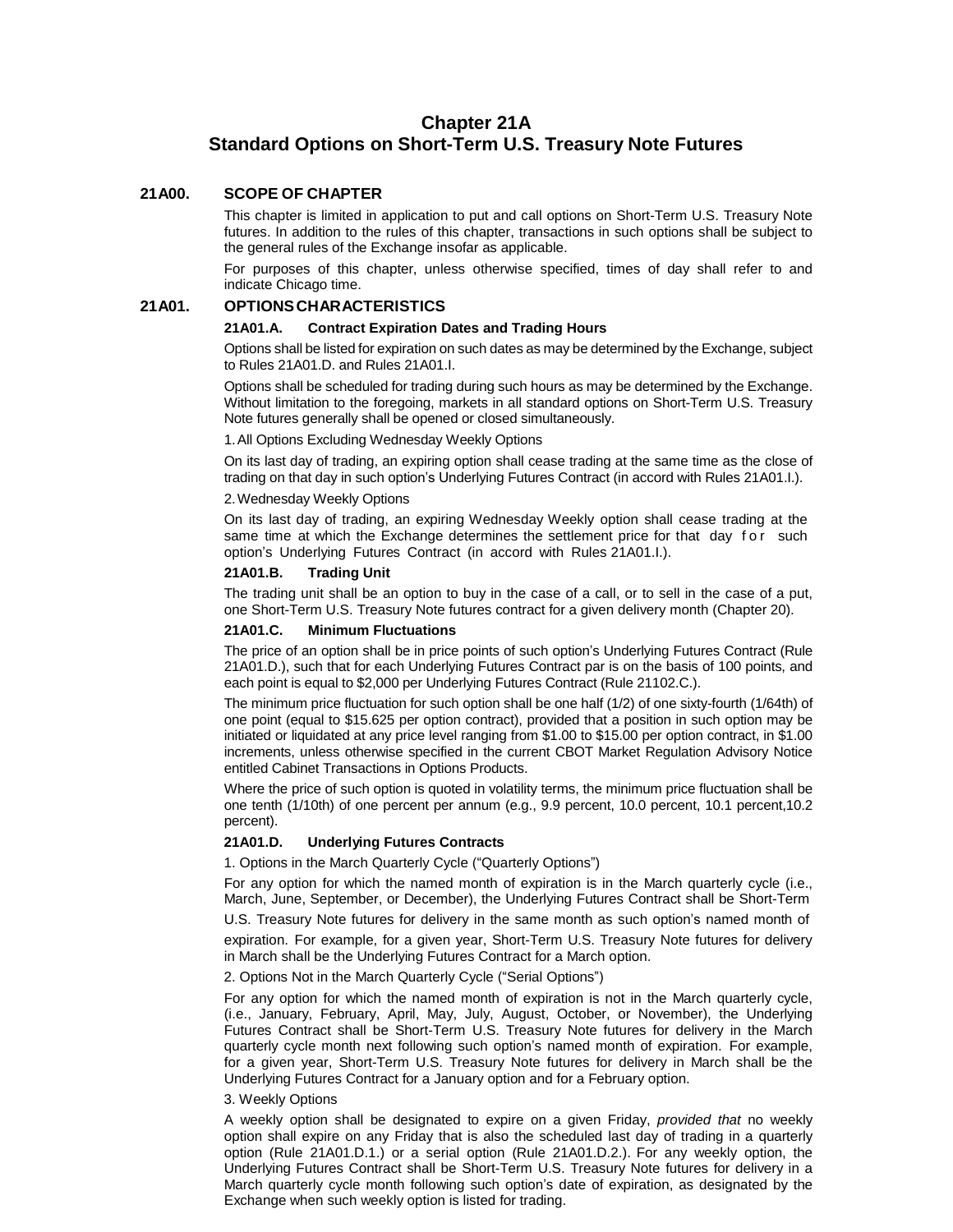For an Underlying Futures Contract for a given delivery month, all weekly options shall expire prior to the expiration of quarterly options (Rule 21A01.D.1. and Rule 21A01.I.1.).

#### 4. Wednesday Weekly Options

For any Wednesday Weekly option, the Underlying Futures Contract shall be Short-Term U.S. Treasury Note futures for delivery in a March quarterly cycle month following such option's date of expiration, as designated by the Exchange when such Wednesday Weekly option is listed for trading. For an Underlying Futures Contract for a given delivery month, all Wednesday Weekly options shall expire prior to the expiration of quarterly options (Rule 21A01.D.1. and Rule 21A01.I.1.).

# **21A01.E. Exercise Prices**

Option exercise prices shall be in terms of Short-Term U.S. Treasury Note futures price points (Rule 21102.C.) and shall be in integer multiples of one eighth (1/8) of one (1) point (Rule 21A01.C.). At the commencement of trading in option contracts for a given expiration date, the Exchange shall list put and call options at the exercise price that is nearest the previous day's settlement price of the respective Underlying Futures Contract ("at-the-money price" or "ATM price"). If the previous day's Underlying Futures Contract settlement price is midway between two eligible option exercise price levels, then the ATM price shall be set as the higher of the two eligible exercise price levels.

The Exchange also shall list Quarterly put and call options and Serial put and call options for trading at all eligible exercise price levels in a range of  $3\frac{3}{4}$  points above and  $3\frac{3}{4}$  points below (i.e., 30 exercise price levels above and 30 exercise price levels below) the ATM exercise price, and shall list Weekly put and call options and Wednesday Weekly put and call options for trading at all eligible exercise price levels in a range of 2  $\frac{1}{2}$  points above and 2  $\frac{1}{2}$  points below (i.e., 20 exercise price levels above and 20 exercise price levels below) the ATM exercise price.

Thereafter, the Exchange shall add new put and call options to ensure that such Quarterly and Serial options are listed for trading at all eligible exercise prices in a range of at least 3 ¾ points above and at least 3 ¾ points below, and that such Weekly and Wednesday Weekly options are listed for trading at all eligible exercise prices in a range of at least 2 ½ points above and at least 2 ½ points below, the ATM exercise price level that is set with reference to the most recent Underlying Futures Contract settlement price.

New options may be listed for trading up to and including the termination of trading in such options. Upon demand and at the discretion of the Exchange, a new option contract with an out-of-currentrange exercise price may be added, on an as-soon-as-possible basis, provided that the exercise price of such newly added option contract must be an integer multiple of one eighth (1/8) of one (1) price point (Rule 21A01.C.). The Exchange may modify the procedure for the introduction of exercise prices as it deems appropriate.

#### **21A01.F. Position Limits, Exemptions, Position Accountability and Reportable Levels**

The applicable position limits and/or accountability levels, in addition to the reportable levels, are set forth in the Position Limit, Position Accountability and Reportable Level Table in the Interpretations & Special Notices Section of Chapter 5.

A Person seeking an exemption from position limits for bona fide commercial purposes shall apply to the Market Regulation Department on forms provided by the Exchange, and the Market Regulation Department may grant qualified exemptions in its sole discretion.

Refer to Rule 559 for requirements concerning the aggregation of positions and allowable exemptions from the specified position limits.

#### **21A01.G. Nature of Options**

The buyer of a put option may exercise such option at any time prior to expiration (subject to Rule 21A02.A.) to assume a short position in one Underlying Futures Contract (Rule 21A01.D.) at such option's exercise price (Rule 21A01.E.). Upon exercise by a put option buyer, the seller of such option shall incur the obligation to assume a long position in one Underlying Futures Contract at such option's exercise price.

The buyer of a call option may exercise such option at any time prior to expiration (subject to Rule 21A02.A.) to assume a long position in one Underlying Futures Contract (Rule 21A01.D.) at such option's exercise price (Rule 21A01.E.). Upon exercise by a call option buyer, the seller of such option shall incur the obligation to assume a short position in one Underlying Futures Contract at such option's exercise price.

#### **21A01.H. Special Price Fluctuation Limits**

At the commencement of each trading day, the contract shall be subject to special price fluctuation limits as set forth in Rule 589 and in the Special Price Fluctuation Limits Table in the Interpretations & Special Notices Section of Chapter 5.

#### **21A01.I. Termination of Trading**

For any expiring option, if the market in such option's Underlying Futures Contract (Rule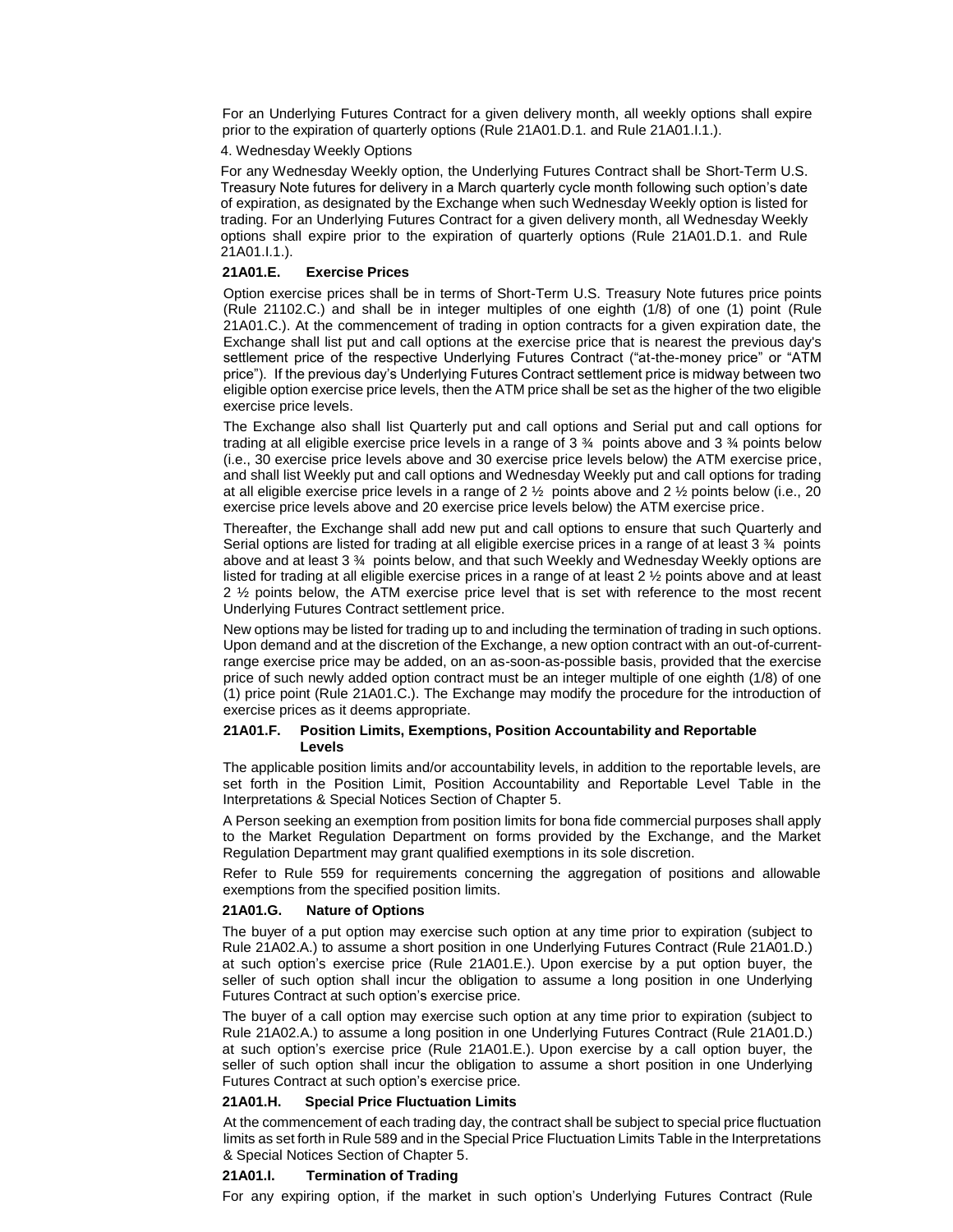21A01.D.) does not open on the scheduled last day of trading in such option, then the termination of trading in such option shall occur on the next following day on which the market in such option's Underlying Futures Contract is open for trading.

#### 1. Quarterly Options and Serial Options

For a given expiring quarterly option contract (Rule 21A01.D.1.) or serial option contract (Rule 21A01.D.2.), if the Friday that precedes by one business day the last business day of the calendar month preceding such option's named month of expiration is not a business day, then the last day of trading shall be the first business day prior to such Friday.

Otherwise, the last day of trading in such option shall be the last Friday that precedes by at least two business days the last business day of the calendar month preceding such option's named month of expiration.

On its last day of trading, trading in such option shall terminate at the close of trading in such option's Underlying Futures Contract.

#### 2. Weekly Options

For a given weekly option contract, the last day of trading shall be the Friday on which such option is designated to expire (Rule 21A01.D.3.). If such Friday is not a business day, then the last day of trading in such option shall be the business day next preceding such Friday.

On its last day of trading, trading in such option shall terminate at the close of trading in such option's Underlying Futures Contract.

#### 3. Wednesday Weekly Options

For a given Wednesday Weekly option contract, the last day of trading shall be the Wednesday on which such option is designated to expire (Rule 21A01.D.4.). If such Wednesday is not a business day, then the last day of trading in such option shall be the first business day preceding such Wednesday. On its last day of trading, trading in such options shall terminate at the same time at which the Exchange determines the settlement price for that day for such option's Underlying Futures Contract.

#### **21A01.J. Contract Modification**

Contract terms for any option shall be fixed when such option is initially listed for trading, *provided that* any such option must conform to government regulations that are in force at such time as such option may be exercised. If the U.S. government, or an agency or duly constituted body thereof, issues an order, ruling, directive, or law inconsistent with these rules, then such order, ruling, directive, or law shall be construed to become part of the rules, and all open and new option contracts shall be subject to such order, ruling, directive, or law.

# **21A02. EXERCISE AND ASSIGNMENT**

In addition to the applicable procedures and requirements in Chapter 7, the following shall apply to the exercise and assignment of options.

#### **21A02.A. Exercise**

An option may be exercised by the buyer on any business day that such option is traded. To exercise such option, the clearing member representing the option buyer shall present an exercise notice to the Clearing House by 5:30 p.m., or by such other time as the Exchange may designate, on the day of exercise.

1. All Options Excluding Wednesday Weekly Options

An unexercised option shall expire at 5:30 p.m. on the last day of trading in such option (Rule 21A01.I).

An option that is in the money, and that has not been liquidated or exercised prior to its termination of trading, shall be exercised automatically upon expiration, in the absence of contrary instructions. Such contrary instructions must be delivered to the Clearing House, by the clearing member representing the buyer of such option, no later than 5:30 p.m. (or such other time as may be designated by the Exchange) on the last day of trading in such option (Rule 21A01.I).

A call option shall be in the money if the daily settlement price of the Underlying Futures Contract (Rules 21A01.D.) on the last day of trading in such option (Rules 21A01.I.) lies strictly above such option's exercise price, and shall be out of the money if such daily settlement price is at or below such option's exercise price.

A put option shall be in the money if the daily settlement price of the Underlying Futures Contract on the last day of trading in such option lies strictly below such option's exercise price, and shall be out of the money if such daily settlement price is at or above such option's exercise price.

#### 2. Wednesday Weekly Options

An option that has not been liquidated or exercised prior to its termination of trading (according to Rule 21A01.I.3.) shall be exercised automatically by the Clearing House if such option expires in the money. Such option shall be abandoned automatically by the Clearing House if it expires out of the money. For the avoidance of doubt, no such option that expires in the money shall be